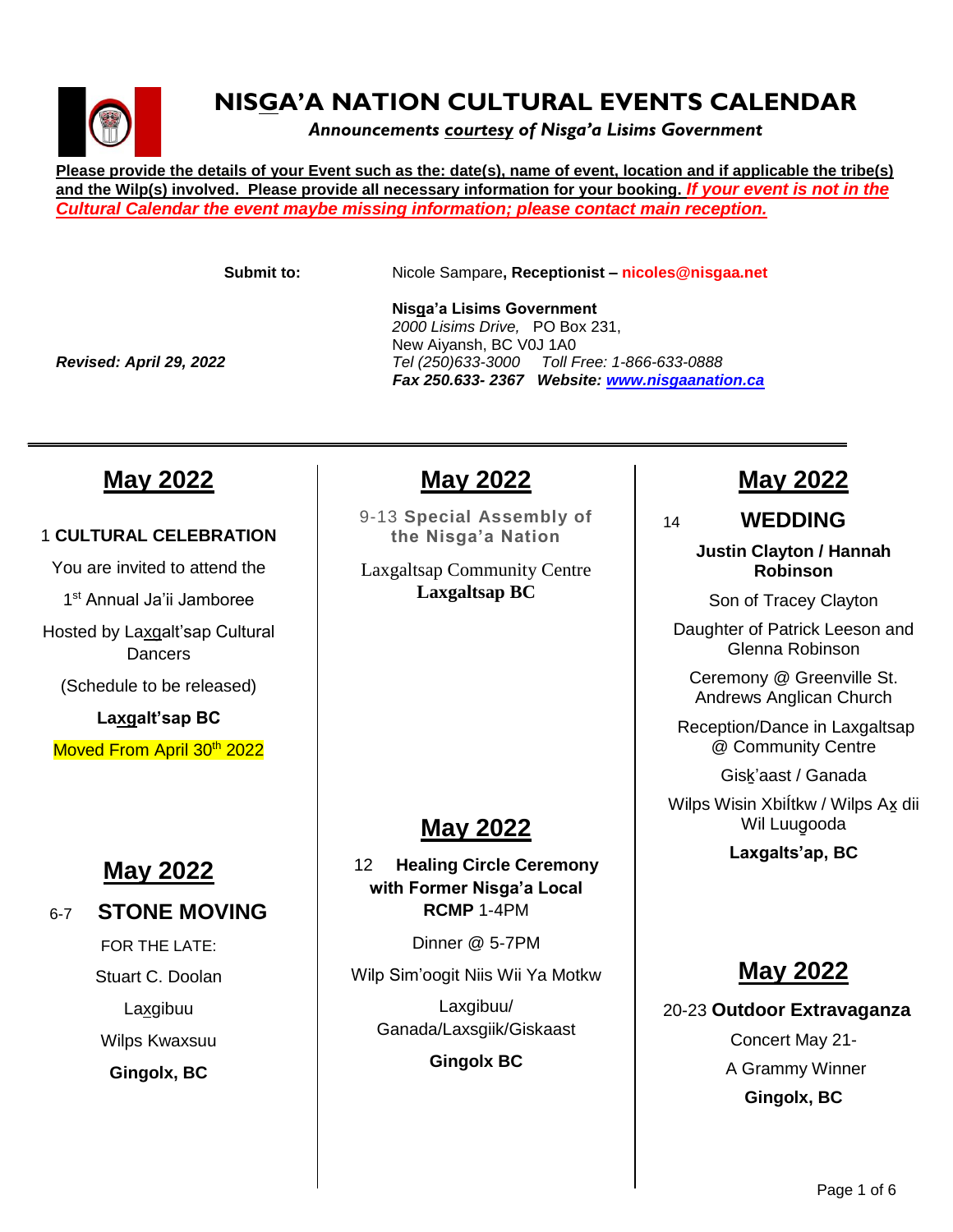### **May 2022**

### <sup>21</sup> **WEDDING**

#### **Fabian Stewart/ Lori Sankey**

Giskaast/ Laxgibuu

Wilps K'amski'waa/ Wilps **Ginandoiks** 

**Prince Rupert Nisga'a Hall**

### **May 2022**

#### 28 **8 th Annual Salmon Festival**

#### **Cultural Drum & Dance Event**

Gitmaxmak'ay Nisga'a Dancers & **Society** 

Civic Centre Gymnasium & Auditorium

**Prince Rupert BC**

### **June 2022**

 **Commencement Ceremonies** 1PM @ Nisga'a Elementary

 Secondary School  **New Aiyansh BC**

### **July 2022**

#### <sup>02</sup> **WEDDING**

**Jeffrey W.J Palmer / Teniel Rebecca Angus**

Son of (Late) Richard Palmer & Angela Palmer Daughter of (Late) Rebecca Angus & Alexander Angus Gisk'aast / Laxsgiik / Wilps La'ay **Ceremony, Hidden Acres Reception/Dance, Terrace Sportsplex**

**Terrace, BC**

### **July 2022**

### 9 **BLESSING & WEDDING RECEPTION**

#### **Mercy Davis/ Roberto Azevedo**

Daughter of Norma Davis and the Late Chuck Davis Sr.

Son of Maria & John Azevedo

Ksim Ganada/ Wilps Sim'oogidim Xsgaak/ Wilps Niis 'joohl

**Laxgalts'ap BC**

### **July 2022**

#### 9 **BUILDING BLESSING/NAMING**

Visitors Centre on the Lavabeds

Mansell Griffin-NLG Director of Lands and Resources (on behalf of BC Parks)

### **July 2022** 15-16 **STONE MOVING**

FOR THE LATE: Perry Azak Jerry Azak Phyllis Cheechman Randy Watts Gisk'aast Wilps Daaxan **Gitwinksihlkw, BC**

# **July 2022** 23 **WEDDING**

**James Wright / Lavern Guno**

Wilps Ksim Xsaan / Axgwindaskw **Ceremony, Gitlaxtaamiks Reception/Dance, Gitlaxtaamiks Rec Centre** 

**Gitlaxtaamiks, BC**

#### **July 2022** 24 **GWILKS-HALDIM-**

**GUUTKW**

Anhluut'ukwsim G̱akw ii

Sbismax̱am Gibuu

Wilps Duuk'

Wilp Amaa Dalḵ'askw

**Lax̱g̱alts'ap, B.C. @ 2:00pm** 

### **August 2022**

6 **WEDDING**

#### **Wade Wesley / Whitney Morven**

Son of Vivian Wright / Marvin **Wesley** 

Daughter of Linda Morven / James Adams-Tait

Laxgibuu / Laxsgiik

Wilps Duuk' / Wilps Gitxhoon

**Terrace, BC**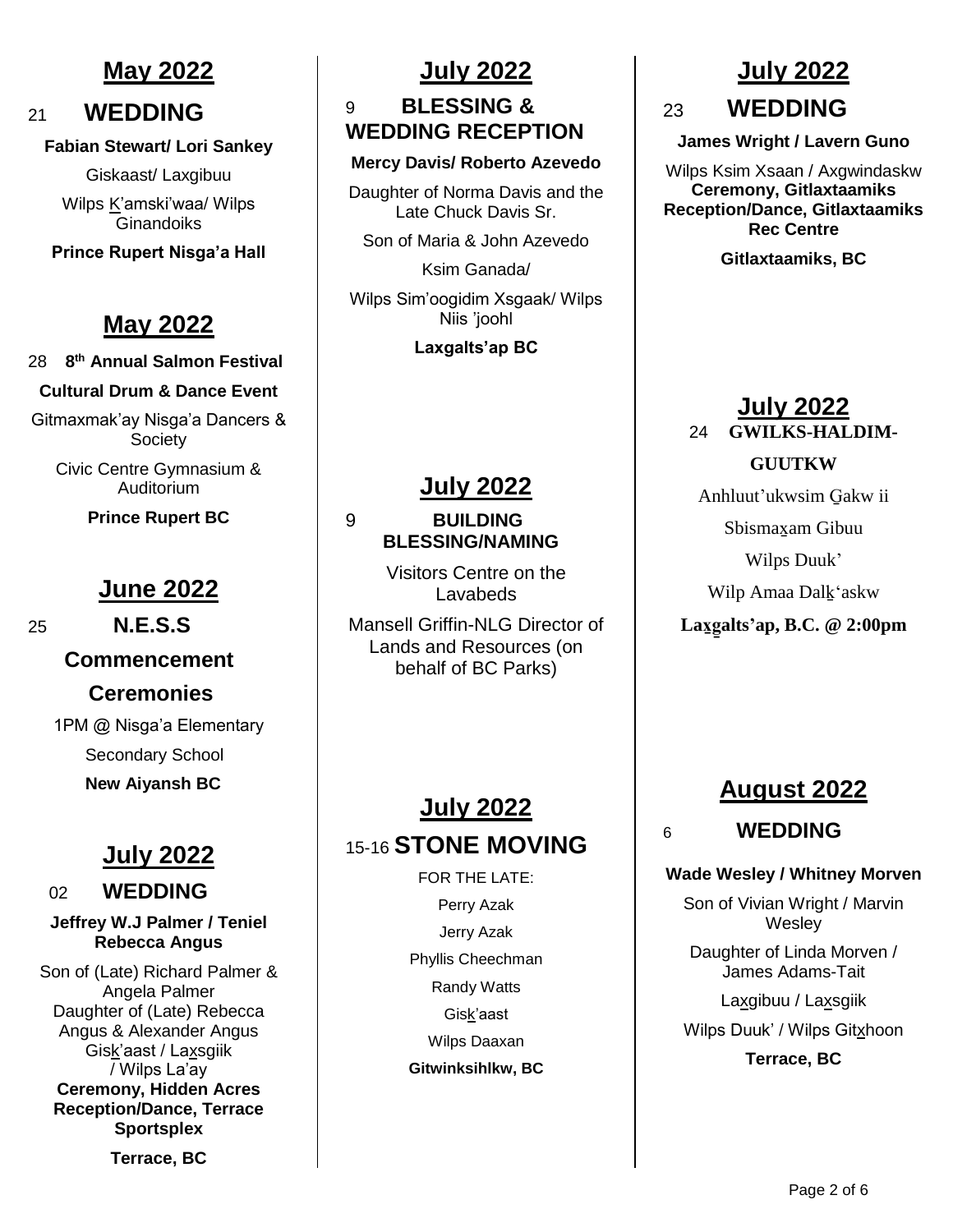### **August 2022**

#### <sup>6</sup> **WEDDING**

#### **Ian R. Smyth Sr / Loren Stevens**

Son of (Late) James Smythe / Rose & Charles Oscar

Daughter of Arlene Lincoln & Robert C. Stevens

Gisk'aast / Ganada

Wilps Ni'isyuus / Wilps Ax dii Wil Luugooda

**Gingolx, BC**

**MOVED FROM MAY 2022**

### **August 2022**

#### 12-13 **STONE MOVING**

FOR THE LATE: Guy Craig McKay Rodrick Maxell Joyce Moore Emily Ray Laxgibuu Wilps Ńagwa'un **Laxgalts'ap Community Centre Laxgalts'ap, BC MOVED FROM November 5-6, 2021**

### **August 2022**

### <sup>27</sup>**WEDDING**

#### **Samuel Stevens Sr. & Flora T. Stewart**

Grandson of (Late) James & Norma Lincoln -- Arlene Lincoln / (Late) Robert Sr & Thelma Stevens -- Robert Stevens

Granddaughter of (Late) William Sr & Sandra Stewart / Stephen Sr, & Mavis Derrick -- Mr & Mrs Jason & Charlene Stewart

Wilps Axdii Wil Luugooda / Wilps Axgwindaskw Ganada / Laxgibuu

**Gingolx, BC**

### **September 2022**

#### 3 **WEDDING**

**Ashlee Shanisa Thompson / Nathan Fehr**

Daughter of Kimberly & Franklin McDonald & the Late Bradley Willard Thompson

Son of Dawn & Tim Fehr

Laxgibuu / Smithers

Wilps Ksdiyaawak / Smithers

**Gitlaxt'aamiks Recreation Centre**

**New Aiyansh, BC Moved from September 4, 2021**

### **September 2022**

### 9-10 **STONEMOVING**

FOR THE LATE: Isaac Watts Frank Watts Ganada Wilps Laadax **Gingolx, BC**

### **September 2022**

#### 16-17 **STONE MOVING**

FOR THE LATE:

Susan Trimble

Freda Stewart

Desmond Barton

Baby Elizabeth Kinsley Stewart

Laxsgiik

Wilps Kwa'kaans **Gingolx, BC** 

#### **MOVED FROM**

**September 17-18, 2021**

### **September 2022**

#### 23-24 **STONE MOVING**

FOR THE LATE: Charles Kingston Damon Ross Elliott Vernon Eli Myrtle Clayton **Laxgibuu** Wilps Ksdiyaawak **New Aiyansh, BC Moved from October 15-16, 2021**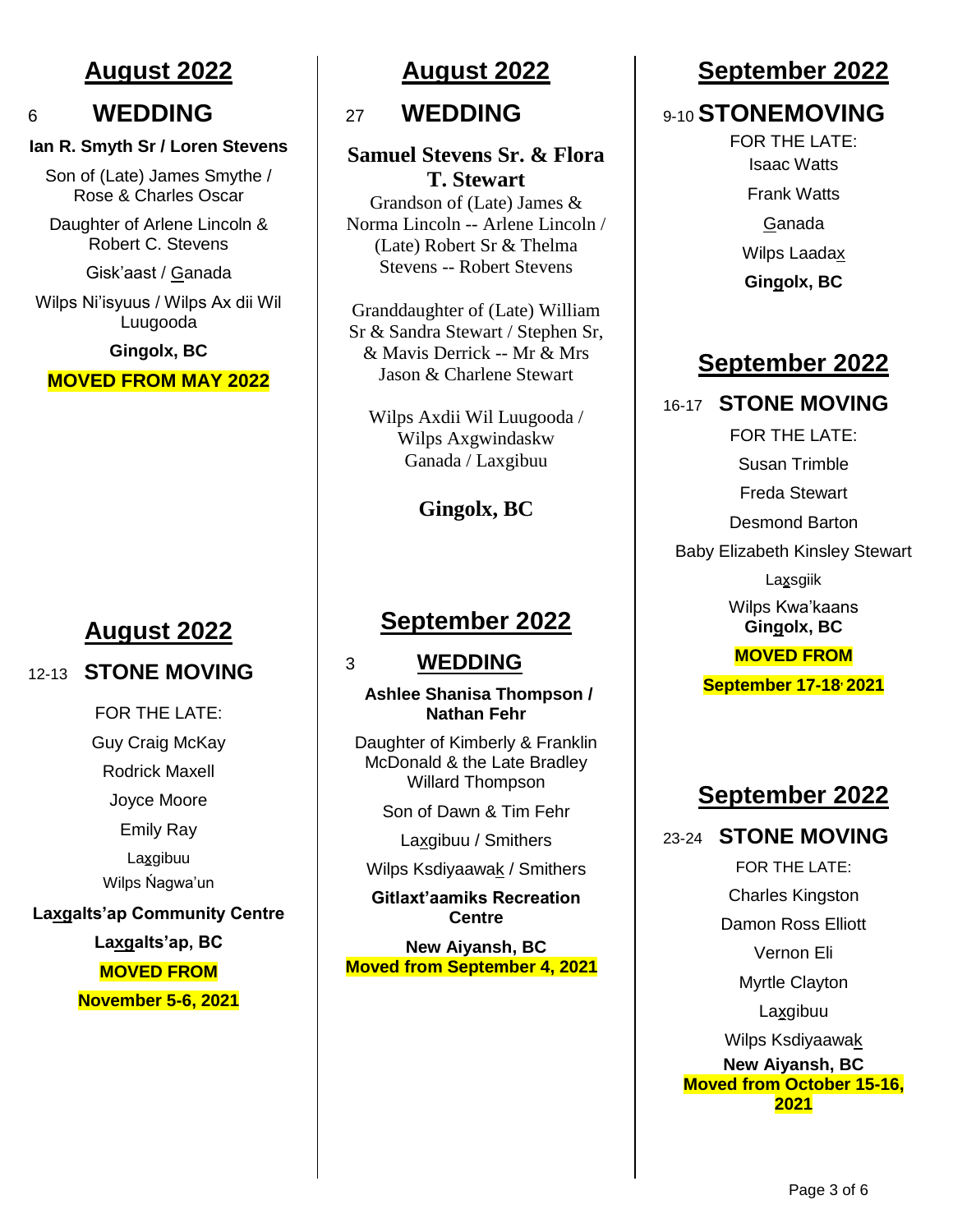### **September/October 2022**

### 28-1 **NISGA'A NATION CLASH OF CLANS – COLLEGE UNIVERSITY BASKETBALL Gingolx**

**(Sept 29 ONLY) New Aiyansh, Gitwinksihlkw, and Laxgalts'ap BC**

### **September/October 2022**

#### 30-1 **STONE MOVING**

FOR THE LATE MacDonald Trimble Colleen F. Trimble Ganada Wilps Axdii Wil Luugooda **Gingolx, BC**

### **October 2022**

### 7-8 **STONE MOVING**

FOR THE LATE: Nicole McKay Louise Holota Daryl Swanson Laxsgiik Wilps Bayt NeeKhl **Laxgalts'ap, BC**

### **October 2022**

15 **WEDDING Roberta Gosnell / Maverick Moore** Daughter of Frank Gosnell & Kate **Mercer** Son of (Late) Jarel Alexcee & Colette Moore Laxgibuu / Gisk'aast Wilps Duuk' / Wilps Daaxan **Ceremony in Gingolx Reception in Gitlaxt'aamiks Gingolx & New Aiyansh, BC**

## **October 2022**

### 21-22 **STONE MOVING**

Danny Smith Chesaray Wilson Rhonda Grant Floyd Davis Betsy Grier Ganada Wilps Hay'maas **Gitwinksihlkw, BC**

### **October 2022**

#### 28-29 **STONE MOVING**

Nora McKay Fred Stephens Peter Cross Merlin Robinson Eleanor Bright Evelyn Evans Emily Clark Margaret Nelson Miles Nisyok Flora Bright Wilps Duuk **Laxgalts'ap, BC**

### **November 2022**

### 4-5 **STONE MOVING**

FOR THE LATE: Arthur E. Guno **Laxgibuu** Wilps Nisyok **New Aiyansh, BC**

### **November 2022**

#### 12 **STONE MOVING**

FOR THE LATE: Edith Munroe **Laxsgiik** Wilps Hleek **New Aiyansh B.C.**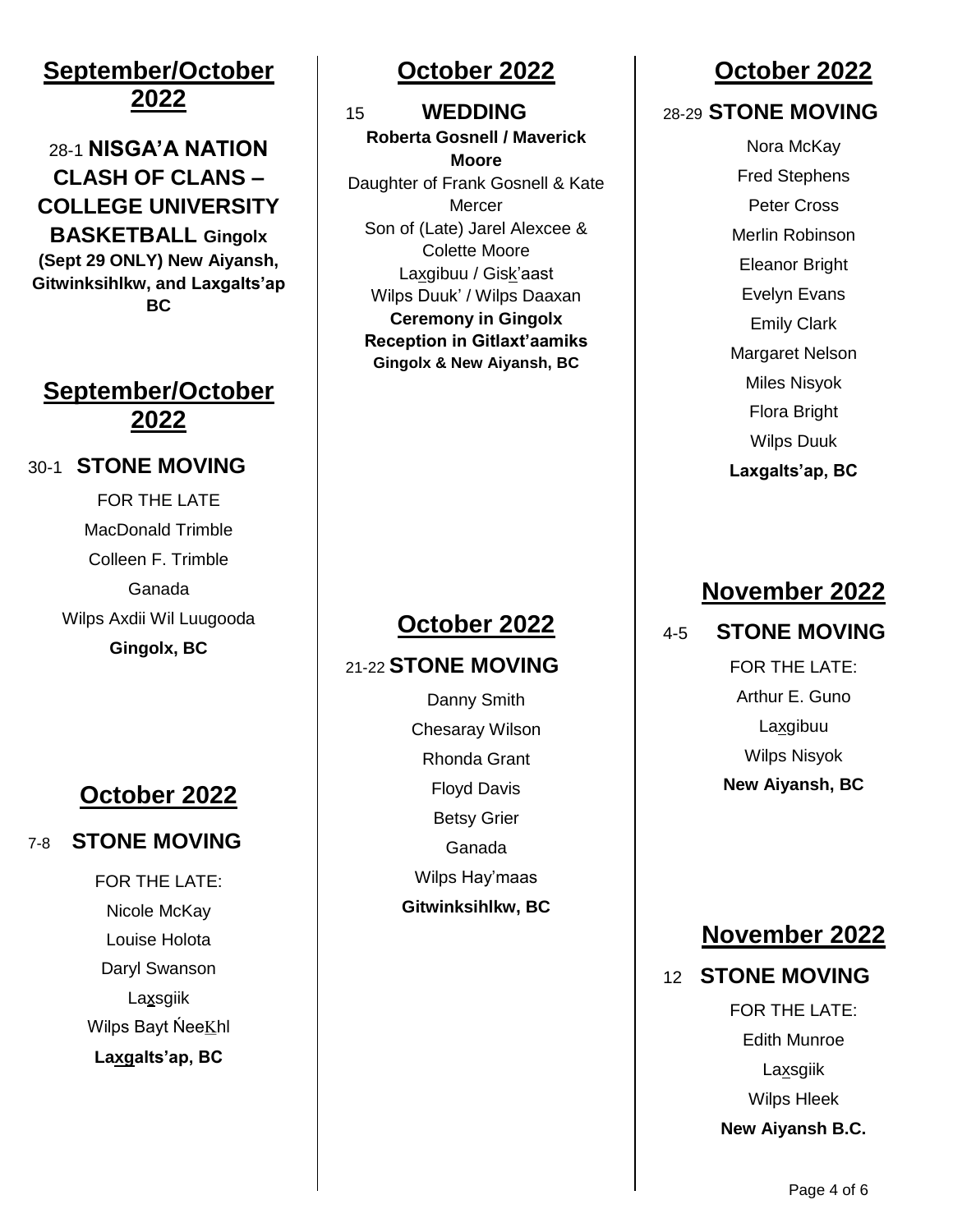### **November 2022**

#### 18-19 **STONE MOVING**

Terry Morven Lilac Percival Wilps Wii Naa Buxw **New Aiyansh, BC Postponed to May 19-20th 2023**

### **March 2023**

#### 17,18 **STONEMOVING**

For the late Sim'oogit Agwii Laxhaa Chester Haizimsque

Wilps Gwiix Maaw

**Gitlaxtaamiks BC**

### **March 2023**

#### 24,25 **STONEMOVING**

FOR THE LATE

Sigidimnak W'iitax An'un

Winnifred Alexandria Clark

(Nee Mckay)

Michael Chemako Woods

James Dorman Woods

Blair J. Davis

Frog/Raven

Wilps Axdii Wil Luugooda

**Laxgalts'ap BC**

### **April 2023**

### <sup>8</sup>**WEDDING**

#### **Pauline Stewart/Adrian Williams**

Daughter of Mr/ Mrs Arnold Stewart SR.

Son of Theresa Campbell Stepfather- Herman Williams

Ksim Laxgibuu; Wilps Duuk/

**Laxgaltsap, BC**

### **April 2023**

### 15 **WEDDING**

#### **Susan Azak/ Matthew Wesley**

Daughter of (the Late) Jerry & Audrey Azak

Son of Deborah & Alan Azak

Ganada /Laxsgiik

Wilps Axdii Wil Luugooda/ Wilps Hleek Gans Naaws

**New Aiyansh, BC Moved From October 2022**

### **April 2023**

#### <sup>22</sup>**WEDDING**

**Jasmine E Davis/ Kirby K Matthews (Kispiox)**

Daughter of Audrey & Ken Davis

Son of Corie Skulsh & Raymond Matthews (Adopted into Duuk by Marina Mercer)

Gisḵ'aast/Laxgibuu Wilps Ni'isyuus / Wilps Duuk

Laxgalts'ap, BC **MOVED FROM April 22 2022**

### **April 2023**

#### 28/29 **STONE MOVING**

For the late Keifer Doolan, John Stanley Jasime Alexee Giskaast Wilps Nisyuus **Gingolx B.C.**

### **May 2023**

5,6 **STONEMOVING**

For the late

Alice Azak

Wilps Gwiix maaw

**Gitwinksihlkw, BC**

## **May 2023**

### 19-20 **STONE MOVING**

Terry Morven Lilac Percival Wilps Wii Naa Buxw **New Aiyansh, BC Moved From November 2022**